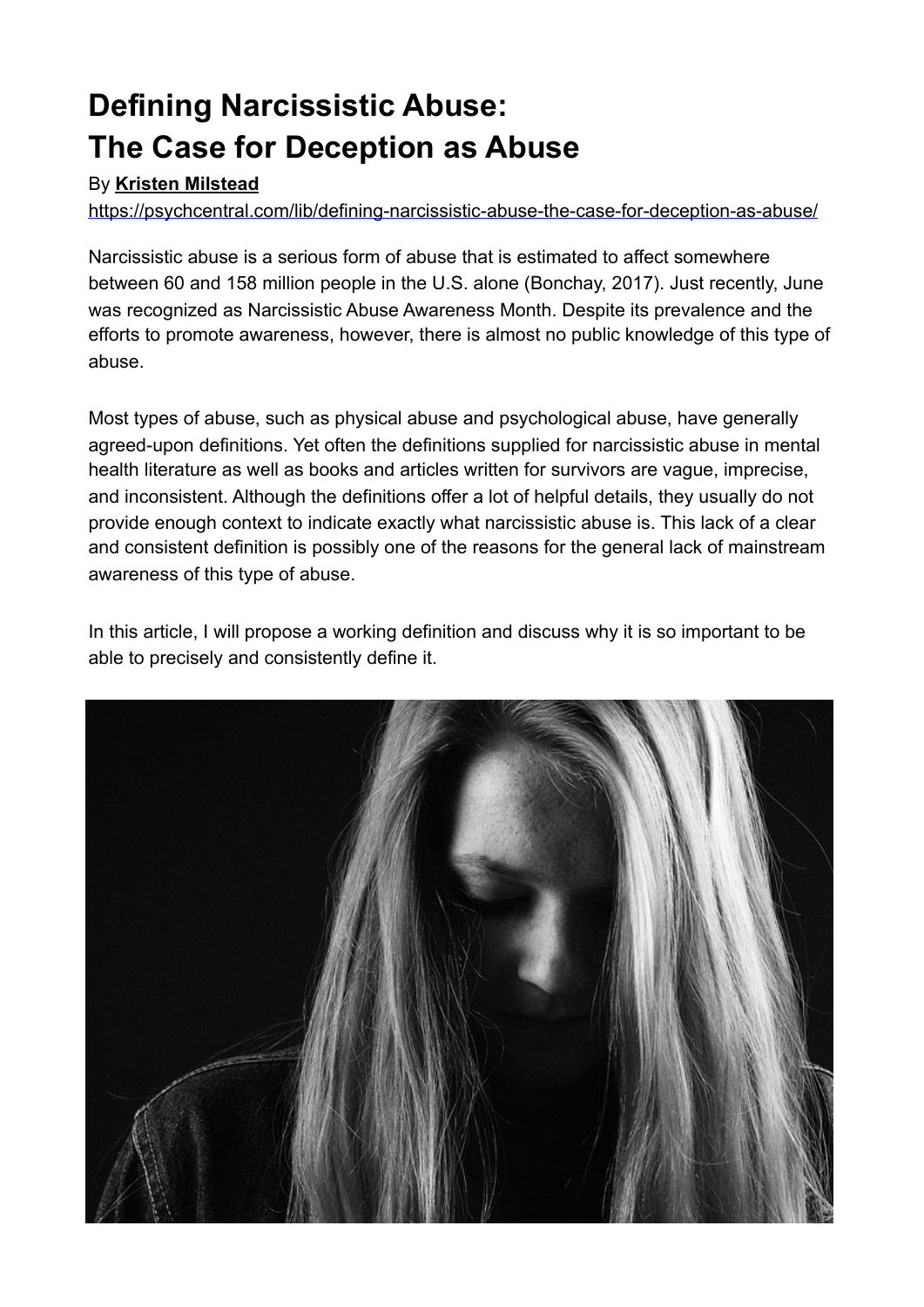## **The Problems in the Current Definitions of Narcissistic Abuse**

To define narcissistic abuse, sources typically use descriptions of certain aspects of it. For example, some sources define it as a combination of tactics that are used by the perpetrator to abuse a partner (i.e., Lancer, 2017, et al.). Other sources define narcissistic abuse by describing the signs it has occurred through how it has affected the survivor (i.e., Arabi, 2017, "11 Signs You're the Victim of Narcissistic Abuse," et al.).

These types of descriptions have been extremely beneficial to millions of survivors around the world who are currently in or have come out of relationships with narcissists, are traumatized by what they have been through and are seeking answers.

The problem with the descriptions, however, is that they are too broad to convey easily. They are also imprecise because they only focus on one aspect of narcissistic abuse instead of describing its actual underpinnings. This lack of precision in the definitions used can lead to challenges in explaining it. For example, if a definition mentions psychologically abusive aspects of the relationship, such as putdowns or silent treatment, then it raises questions about how the abuse is distinct from other psychologically abusive relationships that aren't referred to as narcissistic abuse. Or in another example, if infidelity and cheating are mentioned as characterizing narcissistic abuse, an explanation for why this is abusive may be necessary, as infidelity and cheating, though painful, may occur in any relationship.

In other words, by only focusing on the tactics, there is no explanation for what characterizes the relationship as a distinctive type of abuse or even as abuse at all.

## **A Working Definition of Narcissistic Abuse**

The National Domestic Violence Hotline website defines domestic violence as "a pattern of behaviors used by one partner to maintain power and control over another partner in an intimate relationship" ("What is Domestic Violence?" *n.d.*). Linking narcissistic abuse back to the perpetrators and what characterizes them is the key to defining it because it leads to identifying the specific action by which these abusers in particular gain control.

Although they may never be diagnosed, the perpetrators of narcissistic abuse are typically those whose behavior meets the criteria for one of two Cluster B Personality Disorders — Narcissistic Personality Disorder (NPD) or Anti-Social Personality Disorder (ASPD) (Arabi, 2017, "Why Survivors of Malignant Narcissists Don't Get the Justice They Deserve"). Individuals with these disorders have a strong propensity to exploit others, due to having low levels of emotional empathy, an inability to feel remorse, and the pathological ability and desire to deceive and manipulate.

Although the typical cycle of abusive relationships includes "honeymoon periods," (Walker, 1979), the cycle of narcissistic abuse is different. Narcissistic relationships instead have an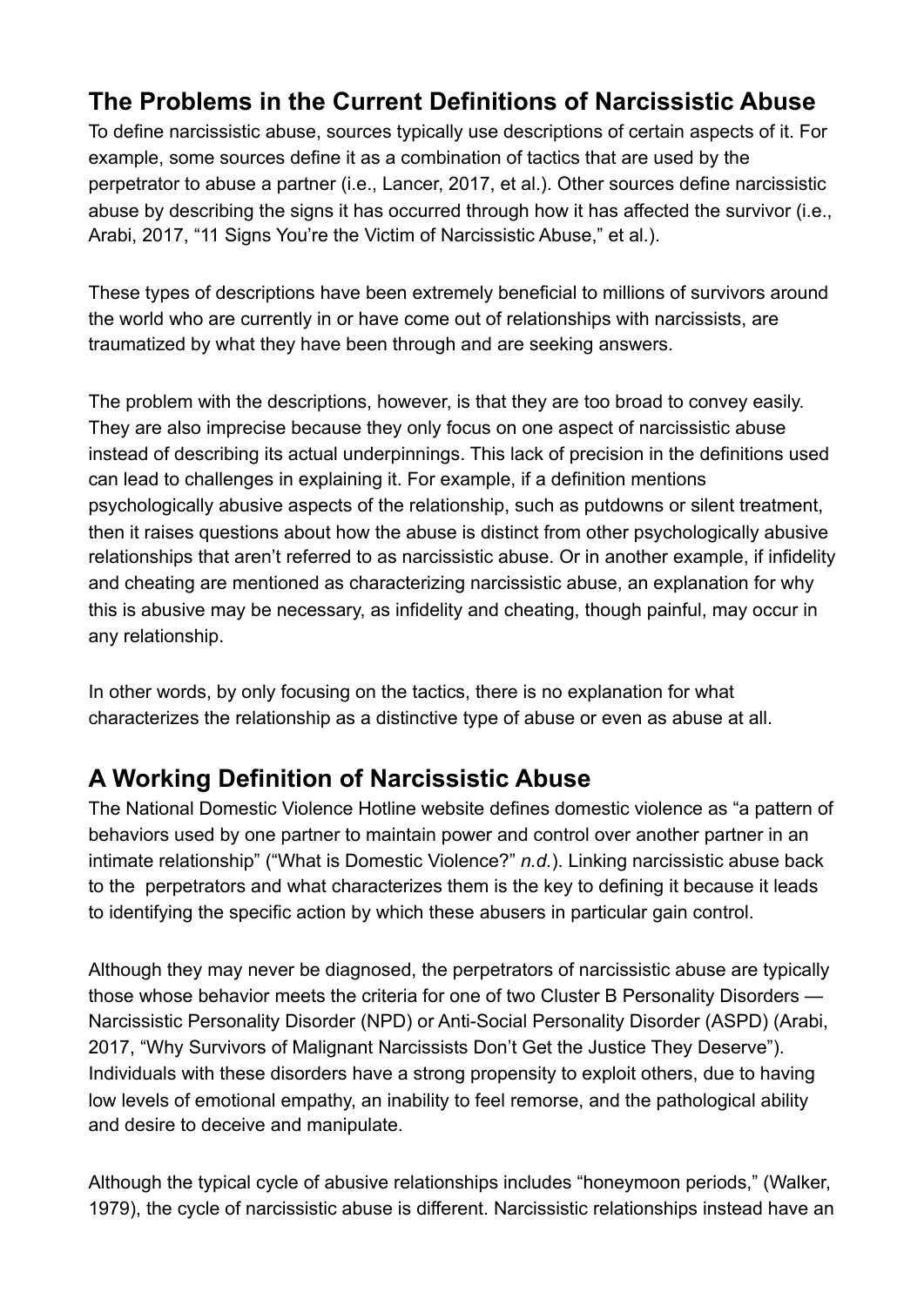idealization period, during which narcissists intentionally manufacture a "soulmate" persona at the beginning of the relationship that is not who they genuinely are in order to encourage targeted partners to become vulnerable to them quickly and fall in love.

Once the narcissist has gained the trust and confidence of the partner, the "true self" of the narcissist eventually shows itself. The abuser turns on the partner and behaves in cruel ways, such as through verbal abuse, withholding the love and attention that was previously freely given, intentionally manufacturing emotions such as jealousy and insecurity, and engaging in various forms of betrayal.

It is only through the deception of the "false self" that any of the abuse can occur, and the deception is unique to narcissistic abuse and is its particularly damaging feature, as it leads to cognitive dissonance and grieving over the person who does not exist. Sandra L. Brown (2009) says in her book *Women Who Love Psychopaths* that intrusive thoughts and cognitive dissonance were the two most disruptive symptoms in the women she counseled who came out of relationships with psychopaths. "This is why the mid-relationship dynamics are marked by grieving. What [the survivor] becomes acutely aware of is that her grieving is caused by a unique feature of the psychopath. This unique feature is the unbelievable contradictions, opposites, and dichotomies that mark this man as the disordered person he is." I propose a definition of narcissistic abuse that has at its core the idea that this intentional deception for the purposes of exploitation is abusive.

#### **Narcissistic abuse is the intentional construction of a false perception of someone else's reality by an abuser for the purposes of controlling them. It has the following features:**

- The false reality is constructed through elaborate, covert deception and psychological manipulation over a long period of time.
- The false perceptions created are of the abuser as someone who has the survivor's best interests at heart and of the relationship as a beneficial one for the survivor.
- The goal of the abuse is to allow the narcissist to extract whatever he or she perceives is of value from the partner, including attention, admiration, status, love, sex, money, a place to stay or other resources.
- The abuser takes advantage of societal norms that assume everyone participates in social relationships with a basic level of empathy, which makes it easy for the abuser to convince the survivor (and everyone else) that no abuse is taking place.
- Because the abuse is "hidden" using deception, it is difficult for survivors to recognize, understand, and escape it.